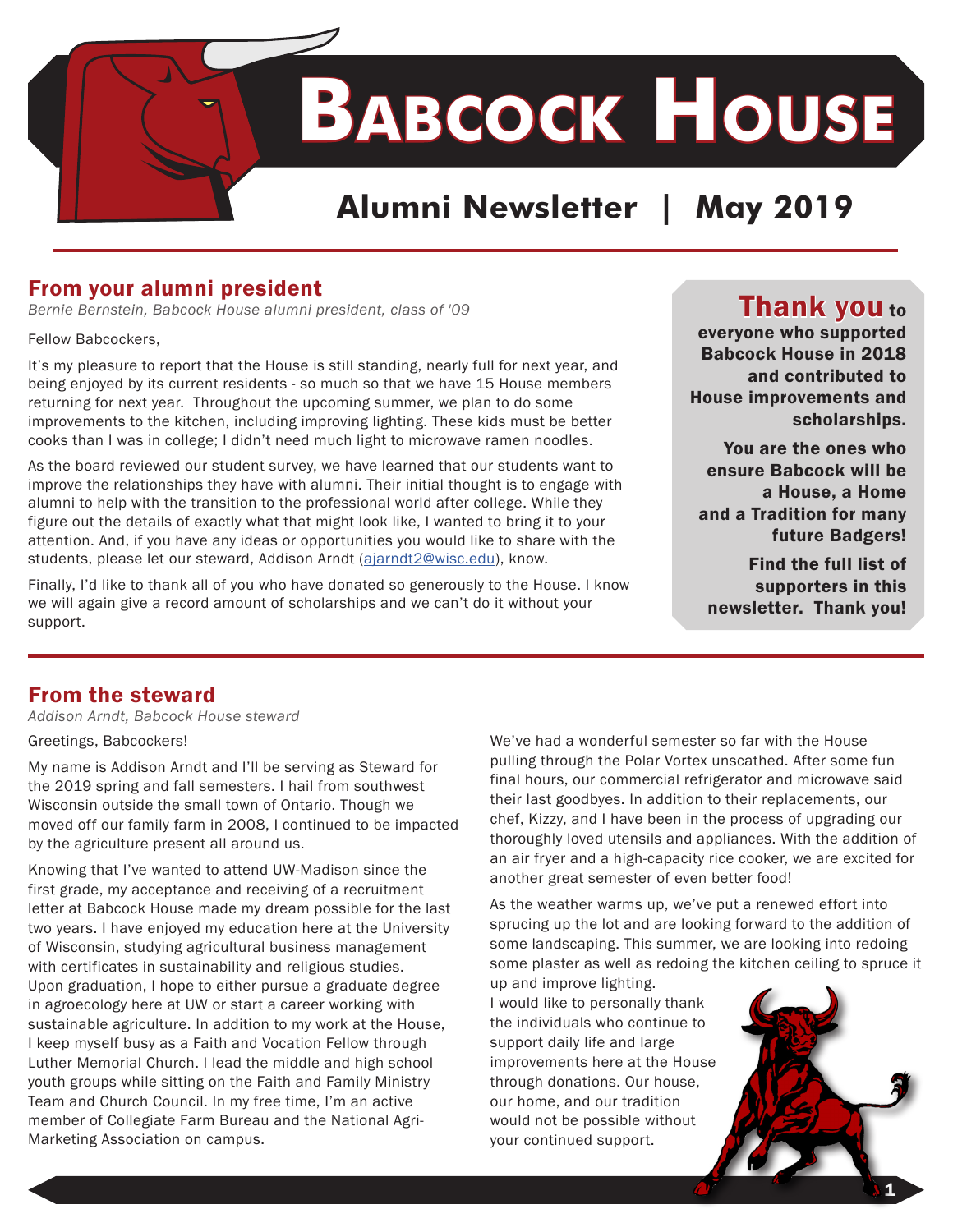

#### Thank you for supporting our students!

*Scott Rowntree, Babcock House alumni treasurer, class of '10*

A huge thank you to all of the individuals who donated to Babcock House in 2018 to support scholarships and house improvements. Your gifts last year helped to make Babcock House a home for the student residents and supported them financially on their academic journeys. We are looking forward to a great 2019!

| Liz Binversie                                                                                  | Robert Hanson                                                                        | C. Knigge                                                                                  | <b>Russell Rindsig</b>                                                         | David Thomas                                                                               | We sincerely apologize if we                                                                                                                                                                                                                                                   |
|------------------------------------------------------------------------------------------------|--------------------------------------------------------------------------------------|--------------------------------------------------------------------------------------------|--------------------------------------------------------------------------------|--------------------------------------------------------------------------------------------|--------------------------------------------------------------------------------------------------------------------------------------------------------------------------------------------------------------------------------------------------------------------------------|
| Carl & Shirley<br><b>Daniels</b><br>Donna Destree                                              | Michael Hoover<br><b>Gregory Huber</b><br><b>Brian Huenink</b>                       | Craig Kohn<br>John Lonergan<br>Harold Mezera                                               | John Rossmiller<br><b>Bryan Rowntree</b><br><b>Scott Rowntree</b>              | Douglas Traastad<br>Sally Turpin<br>James Voss                                             | have unintentionally missed any<br>2018 donors in this list.<br>If your name is not listed and<br>should be, please let us know by<br>emailing babcockhousealumni@<br>gmail.com so we can include<br>your name in the next<br>newsletter. Thank you for your<br>contributions! |
| <b>Reginald Destree</b><br>Steven Drissel<br>Kathleen E.<br><b>Grant Trust</b><br>Myron Grimme | John Deere<br>Foundation<br>Timm Johnson<br><b>Bradley Kennedy</b><br>Coleen Kennedy | Steven Millin<br>Maureen Norton<br><b>Sylvie Perkins</b><br>Myron Radke<br>Mark Rassmussen | James Rutledge<br>Patricia Santilli<br><b>James</b><br>Schwarzhoff<br>Lee Swan | Aaron Wepner<br>Daniel Wepner<br><b>Shane Williams</b><br>Kenneth Zeier<br>Scott Zimmerman |                                                                                                                                                                                                                                                                                |

#### President's report

*Tyler Vande Wettering, Babcock House president*

I want to begin by thanking all of this year's generous donors. We could not function as a House without your support. Know that it is deeply appreciated. House members are thrilled as even more support becomes available with our increasing scholarship fund!

With an increased interest by House members to get involved in and around campus, we've been working closely as an executive board to make that happen. Particularly, we've enjoyed being a part of many activities with the Association of Women in Agriculture across the street and look forward to that mutually beneficial relationship moving forward. Most notably, members spent the morning packaging meals at AWA's Rally to Fight Hunger. We had a great time packing arguably the largest percentage of the 28,100 meals packaged that day!

We look forward to finishing out the semester with many nights on the porch and good times with friends. It has been a true honor serving as president over the past year. Thank you all for making this house my home. On, Wisconsin!

#### Meet our new board member

*Bailey Quam, Babcock House alumni secretary, class of '12*

Hello fellow Babcockers! I graduated from UW in December 2012 with a degree in life sciences communications. Since graduation, I have been with the Wisconsin Veterinary Medical Association. Originally from Lodi, I grew up on my family's Angus cattle farm, Marda Angus Farms, and am still involved in the operation today.



Currently, my boyfriend, Ike, and I live on a farmette outside Poynette with our pack of pets and cattle.

During college, I lived in the house for two years and was later a social member. I credit the House and the people I lived with for helping to navigate the challenges of school while also creating great memories. Through my position on the board, I look forward to helping the House that gave me so much. On, Wisconsin!

#### New named scholarship starting in 2019

The Les and Ellen Huber Memorial Scholarship in the amount of \$1,000 will be awarded annually starting in 2019.

Les Huber graduated from high school in 1942 in Medford, Wisconsin, and his parents had only elementary school educations. He grew up on a small farm without electricity or running water. He was active in 4-H and FFA, and attended the University of Wisconsin-Madison from 1945 to 1949. Les lived all four years in the original Babcock House, earned a B.S. degree in agricultural education, and later earned an M.S. degree in agricultural economics. He spent 30 years as a UW-Extension agent in Green, Marathon, Dodge and Jefferson Counties in Wisconsin. After retiring in 1984, he became a Christmas tree grower and retailer, and finally retired from that business at the age of 90. Les died in 2018.

The scholarship is in memory of Les and his wife, Ellen, and is made possible through gifts from the estate of Leslie Huber and from Greg Huber, a son of Les and Ellen, to the Babcock House Scholarship and Award Fund at the UW Foundation. Preference in awarding the scholarship will be given to House residents whose parents did not attend a four-year college.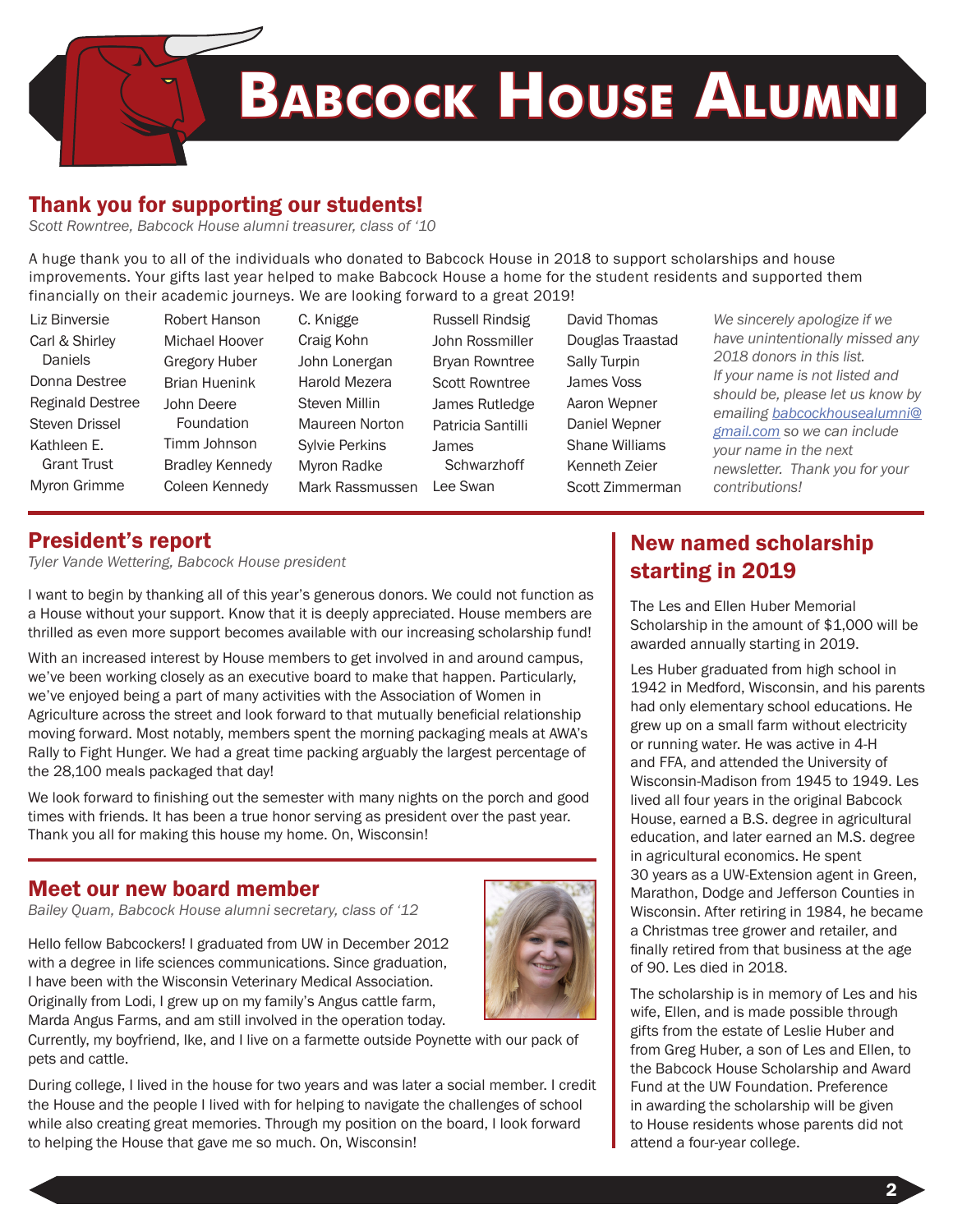## **Newsletter | May 2019**

#### Babcock Alumni award record number of scholarships in 2018

*By Dave Thomas, Babcock House alumni faculty advisor, class of '71*

Scholarships totaling \$7,500 were awarded to 10 House residents at the 2018 Babcock House Alumni Annual Meeting on October 19. Individual scholarships ranged from \$600 to \$1,300.

The following six named scholarships are awarded annually from income generated through significant donations made by family and friends to the Babcock House Scholarship and Award Fund endowment at the UW Foundation.

The Katie Kennedy Memorial Scholarship was awarded to Haley Kragness from Eau Claire, Wisconsin. This is Haley's fourth year in Babcock House, and she is majoring in animal science with an ag business and management certificate. She has served as House recruiter.

Tyler Vande Wettering, majoring in dairy science with an ag business and management certificate, was the recipient of the Don Peterson Memorial Scholarship. Tyler is from Greenleaf, Wisconsin, serves as House president, and is a three-year House resident.

Addison Arndt, current House steward, received the Mark Sherry **Memorial Scholarship.** Tyler is from Ontario, Wisconsin and is majoring in agricultural business management. This is Addison's second year in the House.

The Bob Van Liere Memorial Scholarship was awarded to Haley Knight from Brookfield, Wisconsin. Haley has served as House chaplain and is a two-year House resident. She is majoring in forestry and life sciences communication.

The Dan Nusbaum Memorial Scholarship was awarded to Kate Nuttleman from Bangor, Wisconsin. This is Kate's second year in the House. She has served as the House alumni director and is majoring in dairy science.

Jessica Noble received the John and Helen Rossmiller Babcock House Scholarship, which is awarded to an outstanding freshman. Jessica is from Burlington, Wisconsin, is a second-year resident, and has served as the House apparel chair.

The following two scholarships were awarded in 2018 from income generated from the general Babcock House Scholarship and Award Fund endowment at the UW Foundation to honor significant accomplishments of House alumni and friends.

The Shirley Daniels Memorial Scholarship was awarded to Jenna Langrehr from Salem, Wisconsin. The scholarship was given in recognition of the longtime support of Carl and Shirley Daniels for the Daniels Loan Fund, established in memory of their son, Doug, who was a House resident. Shirley died in 2018. Jenna is a twoyear House resident majoring in life sciences communication and dairy science. She currently serves as House recruiter.

The Randal Craig Memorial Scholarship was awarded to Tate **Hattervig** in memory of Randal Craig, a House alumnus who died in 2018. Tate is from Howard, South Dakota, a four-year House resident, and the immediate-past House steward.

The following Babcock House Alumni and Friends Scholarships are awarded annually from income generated from the generous donations made by the many alumni and friends of Babcock House on a continuous basis to the Babcock House Scholarship and Award Fund endowment at the UW Foundation. The number of scholarships awarded each year varies depending on the amount of income generated from the fund.

**Isaac Brahm** from Waterford, Wisconsin received a Babcock House Alumni and Friends Scholarship. Isaac is a threeyear House resident majoring in engineering mechanics and astronautics. Isaac has served as the House athletic and social chair.

Ben Rozum, a three-year House resident, received a Babcock House Alumni and Friends Scholarship. Ben is from Manitowoc, Wisconsin, majors in food science, and has served as House vice president.

*Tax-deductible donations can be made to the UW Foundation (Babcock House Scholarship and Award Fund, Account No. 132040860) online at www.supportuw.org/give or through the mail to UW Foundation, 1848 University Ave., Madison, WI 53726-4545.* 

*Visit our Facebook page ([www.facebook.com/BabcockHouse\)](http://www.facebook.com/BabcockHouse) for photos of scholarship recipients and donors.*



*2018 scholarship recipients are, left to right: Tate Hattervig, Isaac Brahm, Tyler Vande Wettering, Jenna Langrehr, Addison Arndt, Jessica Noble, Haley Knight, Haley Kragness and Katherine Nuttleman.*